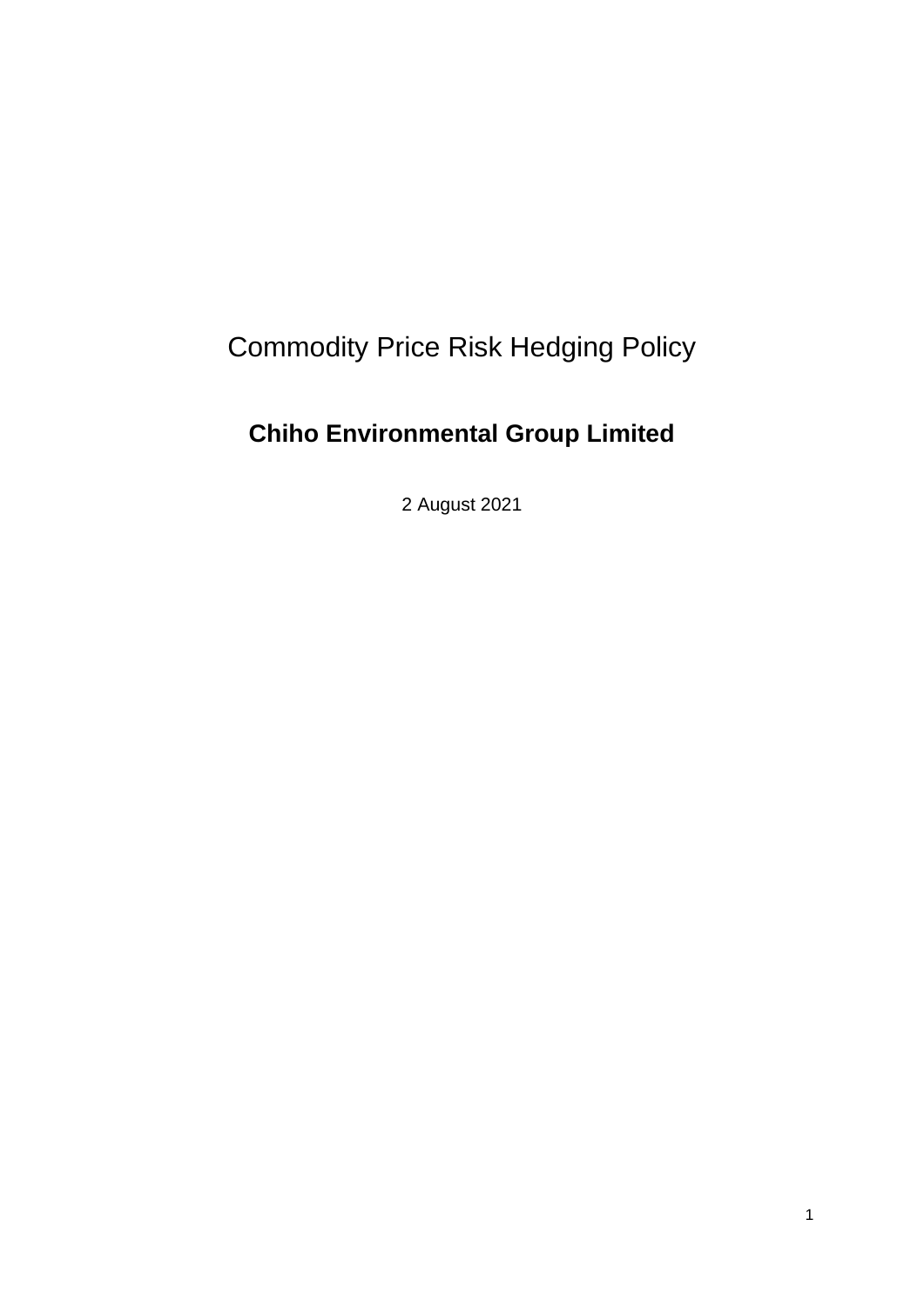# **Preamble:**

The most important business risk within the Group arises from price changes related to commodities. Hence, the management of commodity price risks is essential to our risk management.

# **1 Background**

The company generates revenue mainly from the sale of products after we process mixed metal scraps.

Our profit is the margin between:

 Purchase cost of mixed metals on market price + processing costs = Costs of production

 Recovering (i.e.: yield) of mixed materials x Quantity (ie: tonnage) of the recycled scrap products x with market price = Revenue

The pricing of (i) mixed metals scrap and (ii) the recycled metal products follows generally the movement of the Commodity Market on those established exchanges such as the London Metal Exchange ("**LME**"), New York Commodities Exchange ("**COMEX, CME** Group") and the Shanghai Futures Exchange (**"SHFE").** The correlation between the exchanges and the mixed metals scrap / recycled metal products will be checked on a regular basis.

Any price movement during our processing time will affect the profit/loss of our operations.

# **2 Calculation of Risk Position**

The scope of this Policy covers all the Group's legal entities, including its subsidiaries and affiliates.

To cover part of the open risk with **synthetic** trades (hedging instrument) we need to calculate the risk exposure first. A uniform way of risk evaluation to determine the Group´s position is essential. Hence, information need to be provided to support a **Commodity Risk Manager**, who will perform calculation on risk position as follows:

- Details of the daily purchases and sales
- Monthly stock/ inventory on hand (including Inventory in our warehouse, materials on ships, materials in Custom's yard, etc.)
- Contract and stock detailed with the approximated yield of metal from each type of scrap product. (i.e. the expected recovery)
- + Plus: Open purchase contract with fixed price
- + Plus: Materials on ship with fixed price
- + Plus: Materials in Custom clearance with fixed price
- + Plus: Materials in front of release
- + Plus: Mixed scrap in our yard (inventory)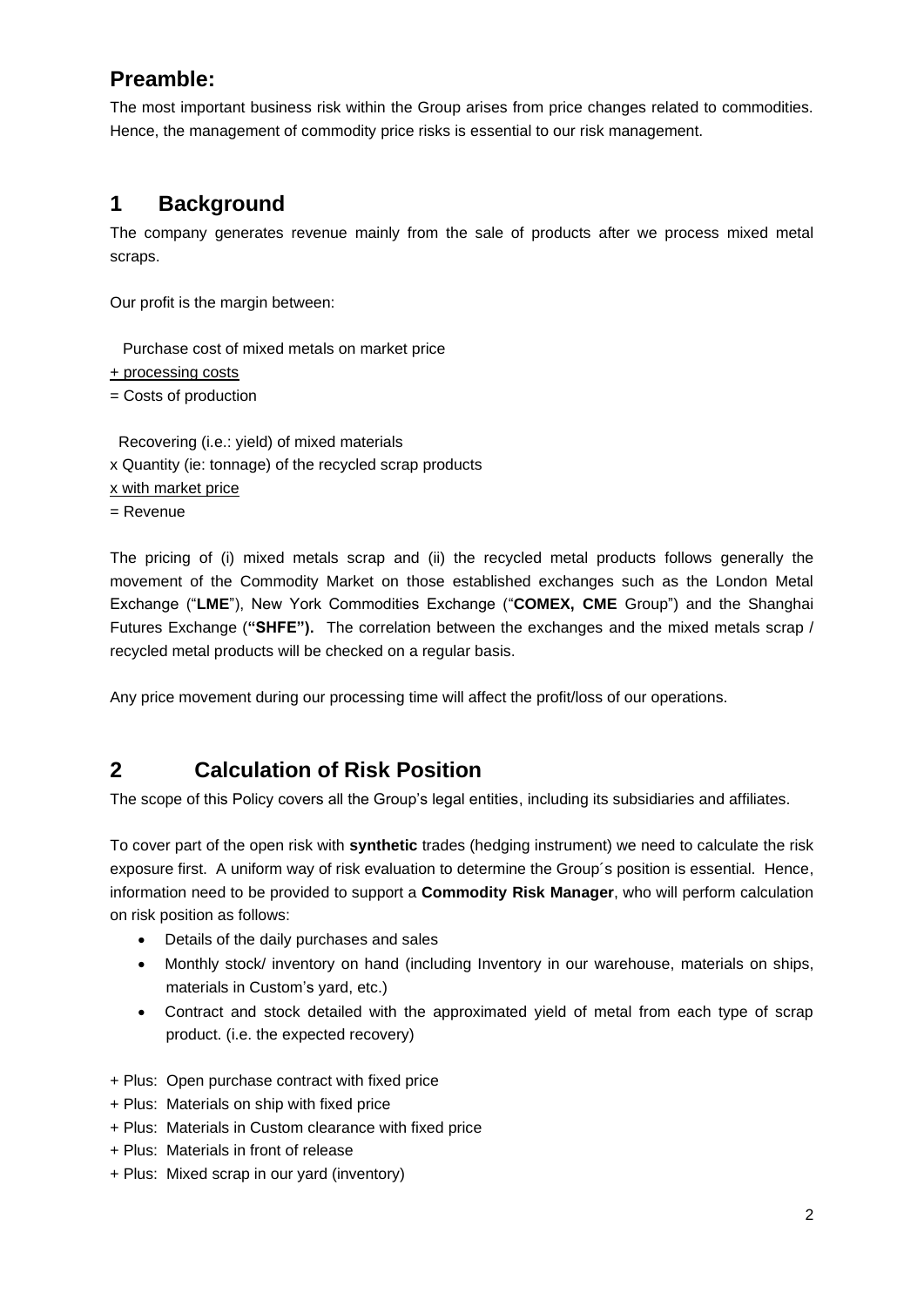- + Plus: Finish products in our warehouse (inventory for sale)
- + Plus: Purchase Futures from an Exchange (Synthetic)
- + Plus: Purchase Call-Options (Synthetic)
- = **LONG** Position in price risk
- Minus: Physical sales with price for delivery forward
- Minus: Sales to an Exchange (Synthetic)
- Minus: Purchase of Put-Options (Synthetic)
- = **SHORT** Position in price risk

LONG minus SHORT = Open Risk Position (in tonnage) SHORT divided LONG = Risk Coverage (in percent %) = **Hedge Quote**

# **3 Procedure**

**On daily** basis, the Commodity Risk Manager gathers the NEW Purchase and Sales Contracts information with details in excel form. The Purchase Manager and the Sale Manager of a reporting unit are responsible for data correctness and timely delivery of the requested information.

**On monthly** and ad hoc basis, the Commodity Risk Manager gathers all the OPEN Purchase and Sales Contracts with details in excel form. The Purchase Manager and the Sale Manager of a reporting unit are responsible for the data correctness and timely delivery of the requested information.

**On monthly** and ad hoc basis the Commodity Risk Manager getting all inventory figures including goods in transit from Finance and the Purchase Manager.

The Commodity Risk Manager (or his designate) summarizes the information above and reports 2 key data to the Members of the Pricing Committee: (i) Open Risk Position in Tonnage and (ii) Risk Coverage in Percent.

Based on the market situation, the Pricing Committee gives each key commodity a range of target for the maximum Open Risk Position in tonnage and Risk Coverage in Percent (Hedge Quote). This resolution has to be forwarded to the Risk Manager for implementation.

### **4 Instruments**

The Risk Manager executes the hedging for the risk as a whole ("Marco Hedge"). The Risk Manager is delegated to reduce our OPEN Position (i.e.: Exposure) by using the following Instruments:

- Futures contracts based on LME, COMEX, SHFE
- OTC Futures contracts based on LME, COMEX, SHFE, TSI (Ferro), Platts. (and other reputable Index to be agreed by the Pricing Committee)
- Buying Options to be agreed by the Pricing Committee. However, closing them by selling these Options is allowed by the Risk Manager.
- Selling Options (and their closing subsequently) to be agreed by the Pricing **Committee**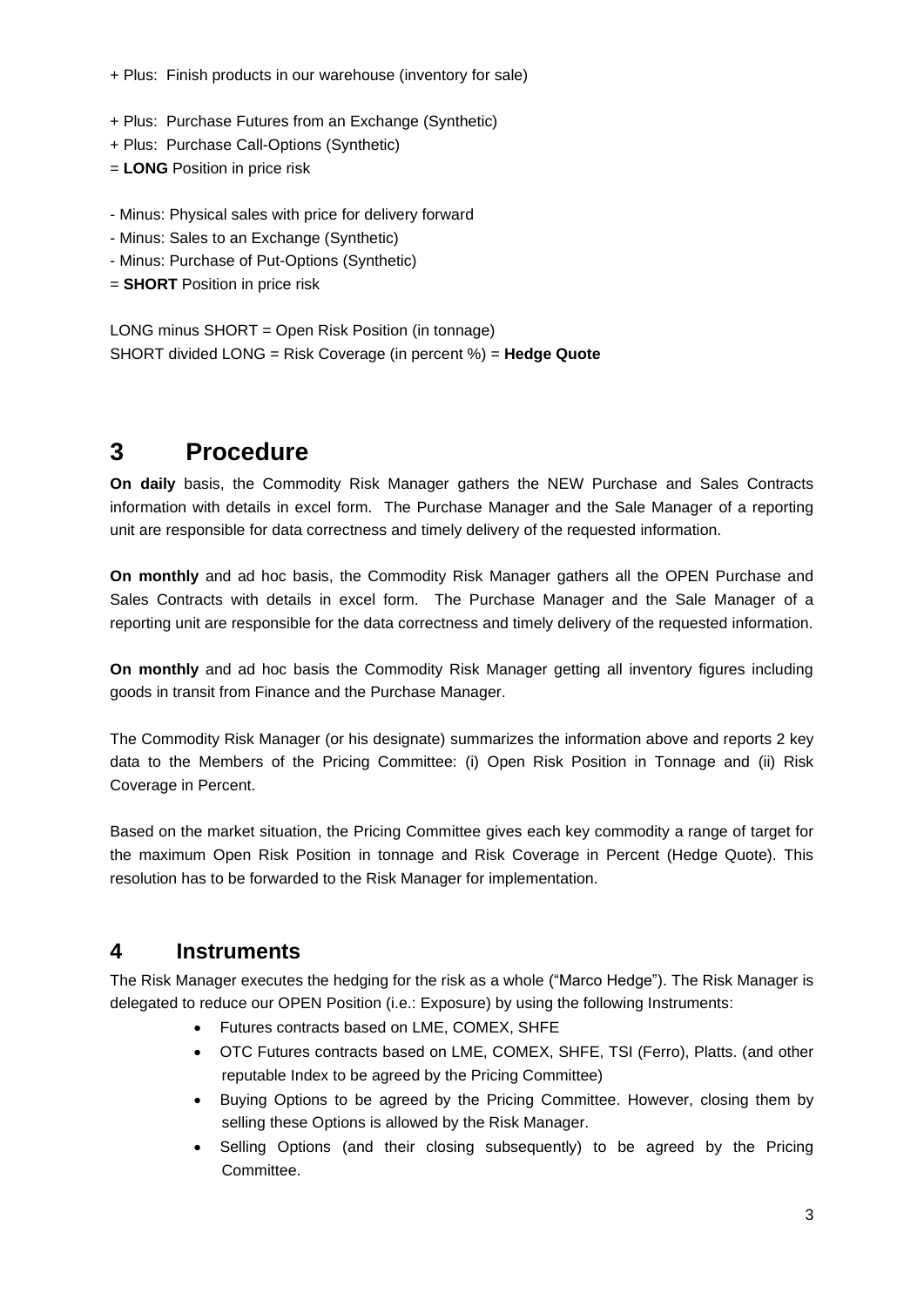Using other kind of instruments have to be discussed and approved by the Pricing **Committee** 

## **5 Objectives**

Given of our business incurs a LONG position. Physical and synthetic instruments (with the following orders of preference) are only allowed to reduce our risk. It is strictly forbidden to increase our exposure by synthetic trades.

- 1. Physical Sales (preferred)
- 2. Futures
- 3. Options

On daily basis, the Commodity Risk Manager should manage to meet the Hedge Quote target instructed by the Pricing Committee.

We will trade futures contracts only in the organised markets. Our hedging partners could be either Brokers or Bankers with good credit ratings. The ratings have to be checked one time a year.

Only the "Board of Directors" are allowed to open new hedging accounts with Broker or Banks. The Pricing Committee is delegated to source and contact new partners.

The Pricing Committee will nominate authorized Traders who will place orders with brokers (see the trader list on last page).

To avoid OVER HEDGE, the Pricing Committee will give a **maximum** target of Hedge Quote up to **90%.** *(Notes: A 100% full hedge is not necessary because there are always some variances of yield % of metals in the scrap metal purchase and sales contracts)*

If the Risk Manager is not able to fulfil the Hedge Quote, he has to inform the Pricing Committee immediately.

### 6 **Responsibilities**

Interdisciplinary approach with continuous communication among various parties is an important success factor.

#### **Board of Directors**

- Implementation of the overall risk strategy
- Definition of the overall maximum risk position
- Open new broker accounts

#### **Pricing Committee**

- Implementation of the overall risk strategy
- Definition of the overall maximum risk position
- Option Strategy
- Risk Strategy
- Regular meeting/ telephone conference (minimum on a monthly basis) or at short notice in case of significant market changes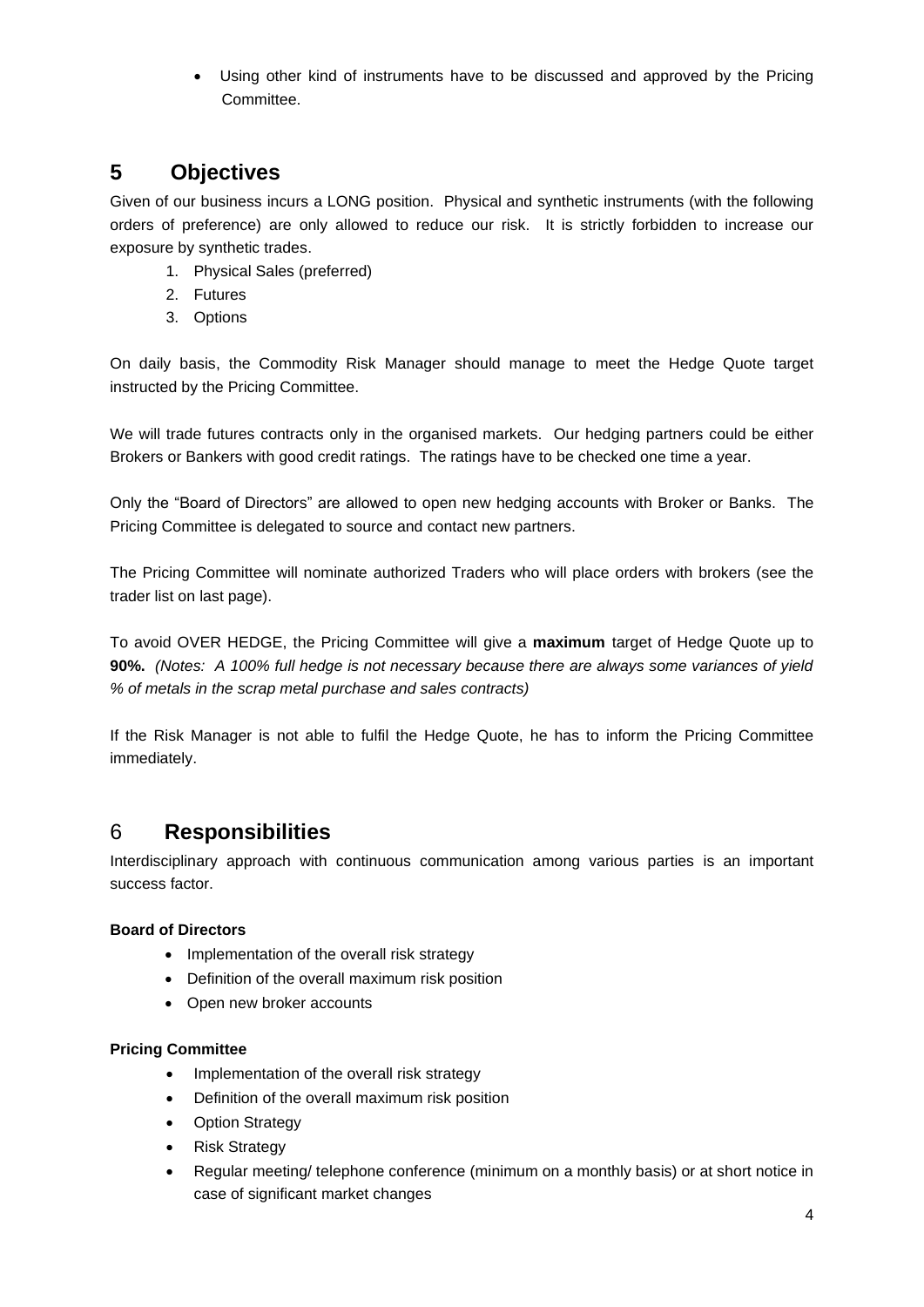- Definition of the group-wide maximum risk within the divisions copper, ferrous, aluminium scrap, aluminium ingots
- Distribution of the meeting Minutes to the Board of Directors
- Work out proposal for trading and risk strategy
- Nominate authorized traders for execution of hedging trade
- Review the Risk Position or Exposure reports on a regular basis

#### **Department Heads of Purchase and Sales**

- Implement the approved risk strategy in each subsidiary
- Responsible for reporting data timely and accurately, administrating and extracting them from the inventory control system
- Each regional business unit (or sub-group or subsidiary or trading team) has to nominate a person as its **Position Manager**
- The Position Manager designated by the Department Heads should be the persons in the Department to receive immediate notification of purchasing and sales contracts concluded and final allocation of the different commodities of materials. The Position Manager should also be responsible for the accuracy of the data submitted to the Risk Manager.

### **7. Broker accounts / Broker lines**

The usage of the broker's facility lines depends on (i) the physical trading volume that needs to be hedged and (ii) the span-margin (Initial Margin) which is published by the LME on a regular basis. Hence, the broker's lines need to be sufficiently sized to avoid potential margin calls. In addition, at least 2 broker accounts should be in place for price comparison whenever possible.

# **8. Synthetic broker transaction**

Strategy:

- Synthetic broker transactions are to be exclusively used in order to reduce the physical risk position and the commodity price risk.
- Micro-hedges strategy is possible on single contract/aggregate volume.
- In all cases the volume of the broker transactions must not exceed the volume of the underlying physical transactions. In addition, the volume has to meet the target of the Hedge Quote (i.e.: no over-hedge).
- We do not trade "Proxy" Hedges. We stay with our underlying commodity.
- The hedging contract should have the same period (about a year's quarter) as the physical transactions.
- Profits/losses from the hedging transactions should be realized in the same period (year's quarter) like the profits/losses from the physical contracts.
- An extension/ rolling of hedging contract is possible in case of delays within the physical contract.

The overall risk position must not be increased by hedging transactions. Therefore, the following transactions are prohibited:

- Synthetic contracts (LME or OTC) without any physical underlying
- Hedging transactions with a volume exceeded the normal business.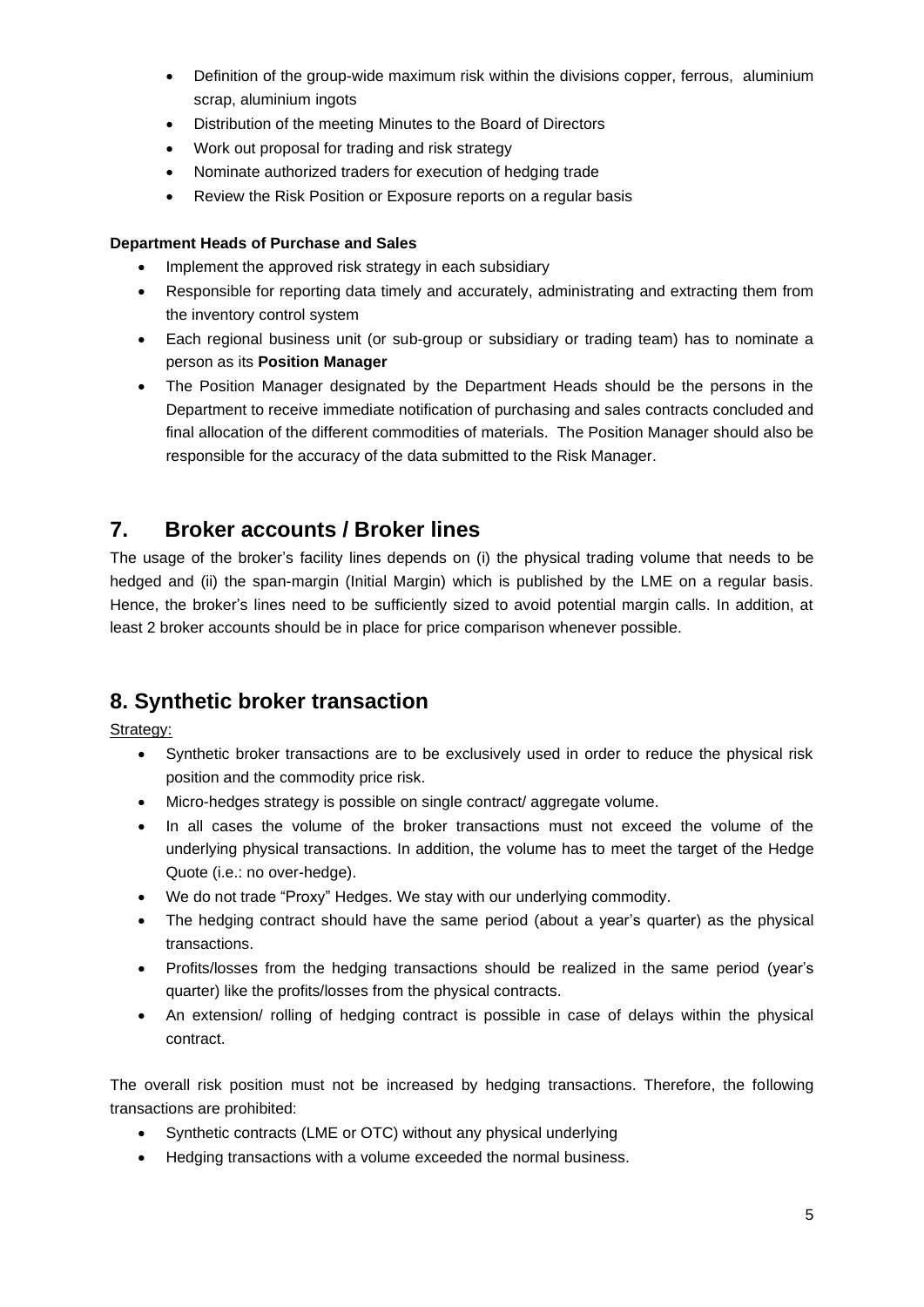Type of hedging transaction:

For normal hedging, we use Futures contracts on LME, SHFE or OTC. Any other type of hedging transactions (like using options and other structured products) is not allowed before approval of the Pricing Committee.

Basic rules for conclusion and documentation of hedging transactions:

- I. The 4–Eye principal (i.e.: segregation of duties between preparer and reviewer) must be followed at the closing / opening of each hedging transaction.
- II. Some details between the physical/ underlying assets position and synthetic hedging transaction (via LME or OTC, for example) with the be crossed checked regularly, says for every 3 months:
	- o Market prices
	- o Expiry dates
	- o Volume or quantity required
- III. Based on the II above, the valuation of the physical position will be built.

#### Authorized persons:

Transaction only can be traded by authorized persons with the relevant experience. These people are specified by the Pricing Committee within the account opening and account administration process. The number of authorized people has to be kept on a very restricted basis at all times.

#### Transaction for subsidiaries and third parties:

The authorized persons should be entitled to arrange hedging transaction for subsidiaries. Basis for the transactions is the signing of a framework agreement between the two parties. The hedging transactions need to be documented in time and in a comprehensible way for later independent review.

Transactions with individual parties are generally not allowed. Exceptions need to be approved by the Pricing Committee beforehand.

### **9. Information undertakings**

The following need to be reported promptly to the Pricing Committee

- Cancellation of a hedging line
- Transactions which are not covered by the guideline
- Transactions which had been settled by non-authorized persons